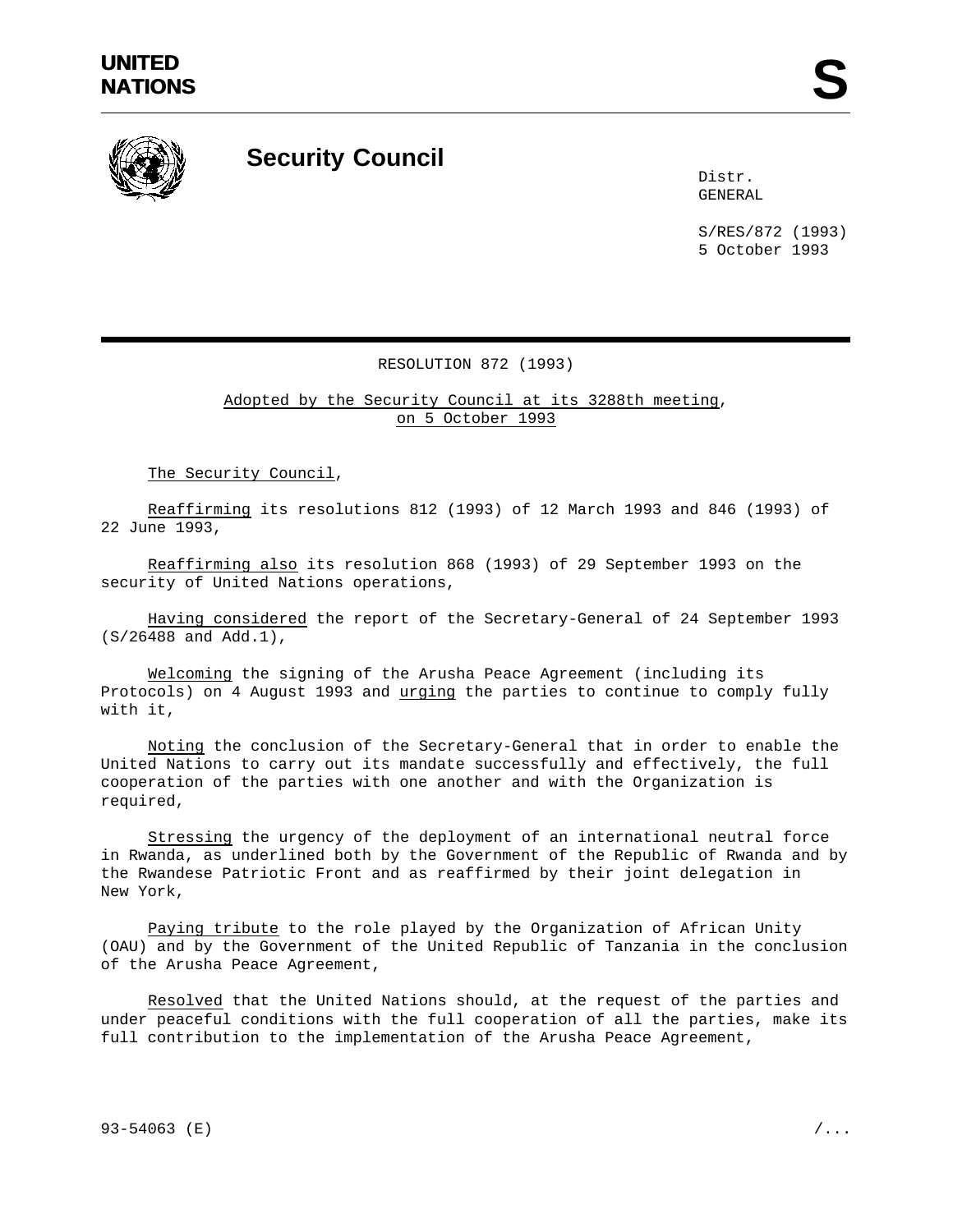1. Welcomes the report of the Secretary-General (S/26488);

2. Decides to establish a peace-keeping operation under the name "United Nations Assistance Mission for Rwanda" (UNAMIR) for a period of six months subject to the proviso that it will be extended beyond the initial ninety days only upon a review by the Council based on a report from the Secretary-General as to whether or not substantive progress has been made towards the implementation of the Arusha Peace Agreement;

3. Decides that, drawing from the Secretary-General's recommendations, UNAMIR shall have the following mandate:

(a) To contribute to the security of the city of Kigali inter alia within a weapons-secure area established by the parties in and around the city;

(b) To monitor observance of the cease-fire agreement, which calls for the establishment of cantonment and assembly zones and the demarcation of the new demilitarized zone and other demilitarization procedures;

(c) To monitor the security situation during the final period of the transitional government's mandate, leading up to the elections;

(d) To assist with mine clearance, primarily through training programmes;

(e) To investigate at the request of the parties or on its own initiative instances of alleged non-compliance with the provisions of the Arusha Peace Agreement relating to the integration of the armed forces, and pursue any such instances with the parties responsible and report thereon as appropriate to the Secretary-General;

(f) To monitor the process of repatriation of Rwandese refugees and resettlement of displaced persons to verify that it is carried out in a safe and orderly manner;

(g) To assist in the coordination of humanitarian assistance activities in conjunction with relief operations;

(h) To investigate and report on incidents regarding the activities of the gendarmerie and police;

4. Approves the Secretary-General's proposal that the United Nations Observer Mission Uganda-Rwanda (UNOMUR) established by resolution 846 (1993) should be integrated within UNAMIR;

5. Welcomes the efforts and the cooperation of the OAU in helping to implement the Arusha Peace Agreement, in particular the integration of the Neutral Military Observer Group (NMOG II) within UNAMIR;

6. Further approves the Secretary-General's proposal that the deployment and withdrawal of UNAMIR should be carried out in stages and notes in this connection that UNAMIR's mandate, if extended, is expected to terminate following national elections and the installation of a new government in Rwanda,